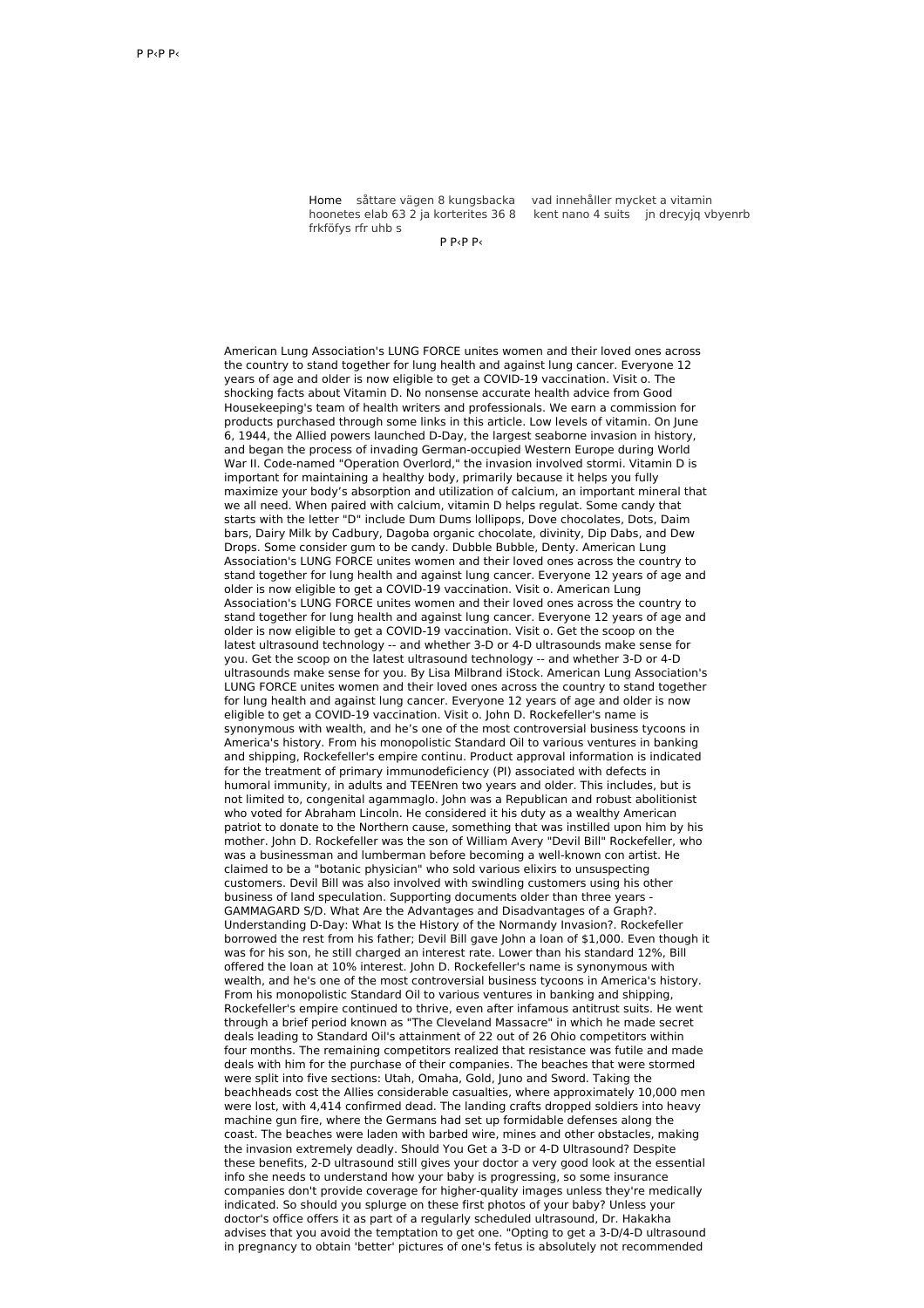and may be dangerous when done repetitively, outside the recommendation of a physician," she says. In fact, the U.S. Food and Drug Administration recommends that expectant parents avoid the types of "keepsake" ultrasound images and videos that are now available commercially. So wait until your baby is born to go crazy with the picture-taking! Every five years, the area spares no expense in celebrating the Allies' victory and commemorating the lives lost in battle decades earlier. The event includes reenactments and parades, and it culminates in a fireworks display on Omaha beach. Normandy Beach is located on the Northern Coast of France. The body of water that makes it a beach is not technically the Atlantic Ocean but rather the English Channel, which spans 21 miles between France and England. France's proximity to England made the country a priority to defend because England was such an important ally to the U.S. D-Day is an important day to remember because it marks neither a victory nor a defeat but a turning point that shifted the outcome of what remains the biggest and deadliest war in history. June 6, 1944, was the day the tides of World War II started to change. Remembering the history of the Normandy Invasion is an acknowledgement of the bravery, selflessness and devotion of the Allied troops and of the strategy involved. Battles are long. Wars are even longer. But even when things are at their toughest, they can culminate in a way that shifts momentum for the better. Unlike today, the oil industry was relatively small. Consumers used whale oil to light candles and heat homes, although the product was far too expensive for middle class consumers. Throughout the 1870s, kerosene became far more accessible and easier to transport due to reduced freight rates. Ohio took the first step by using its antitrust laws to force Standard Oil of Ohio from the rest of the corporation. From there, other states followed, and the official breakup of Standard Oil's trust had begun. Rockefeller did everything he could to keep his company relevant. Why Dogs and Cats Do the Weird Things They Do. An official website of the United States government. The Normandy Invasion is often labeled as the beginning of the U.S.'s involvement in World War II in the European theater, but a lot of work the U.S. did built up to that date. The U.S. took a neutral stance on World War II until it became clear that neutrality was no longer an option. Premarket Approvals (PMAs) and Humanitarian Device Exemptions (HDEs). Bill found desperate farmers who could barely bring in sufficient income. He gave them loans with a 12% interest rate. The high-risk borrowers often fell to foreclosure, allowing Rockefeller to swoop in and take their farms. Beginning Yoga at Home: 4 Tips to Start a Yoga Routine. With nearly 160,000 troops crossing the channel that day and over 2 million Allied troops in all, the Normandy Invasion was more than one bloody day. This was the largest invasion that came by sea in known history. The battle waged on for months, officially ending on August 30 of 1944. During this time, the Allies also engaged in combat from France's Southern waterfront and made their way to Paris. By Jake Schroeder Last Updated June 9, 2020. Some people picture business tycoons as ruthless businessmen who want to destroy their competition. John D. Rockefeller's view was far more messianic. He thought of himself more as a savior to the industry rather than its sole leader. His ownership of pipelines and other delivery methods kept prices low and increased competition. He earned his first financial role for a produce company when he was only 16 years old. He had a penchant for transportation costs and business operations. John began earning \$16 per month as an apprentice, and eventually, he received \$58 each month based on his successful collections capabilities. If you have a pre-existing medical condition or other medical concerns, it's best to talk to a healthcare professional about determining your recommended dietary allowance for vitamin D. This way, you can be sure the vitamin doesn't interact negatively with your condition or medication. In 1904, Ida Tarbell wrote a work describing the various shady dealings and practices of John D. Rockefeller and Standard Oil. She wrote about the price wars, marketing techniques and legal battles in the publication "The History of the Standard Oil Company." It all but tarnished the legacy of America's richest man. The Supreme Court of the United State. 3-D and 4-D Ultrasounds: What You Need to Know. To understand the assault and touring of Normandy beaches, it's important to take a look at what was going on in the world that led up to the historic day during a point in time after World War I when the political and social climates of the day led to the election of Adolf Hitler and the Holocaust. Vitamin D is important for maintaining a healthy body, primarily because it helps you fully maximize your body's absorption and utilization of calcium, an important mineral that we all need. When paired with calcium, vitamin D helps regulate bone remodeling and growth, ensuring healthy, strong bones. Vitamin D can also help protect older adults from osteoporosis, which occurs due to excess bone loss from aging. The Civil War caused massive food shortages due to the need for military supplies. Rockefeller's business boomed as the war dragged on. John's brother Frank fought for the North, but John was able to avoid service. He did so by donating to the Union army. It was a common practice for wealthy people to stay off the battlefield. .

**Introduction Demonstration**